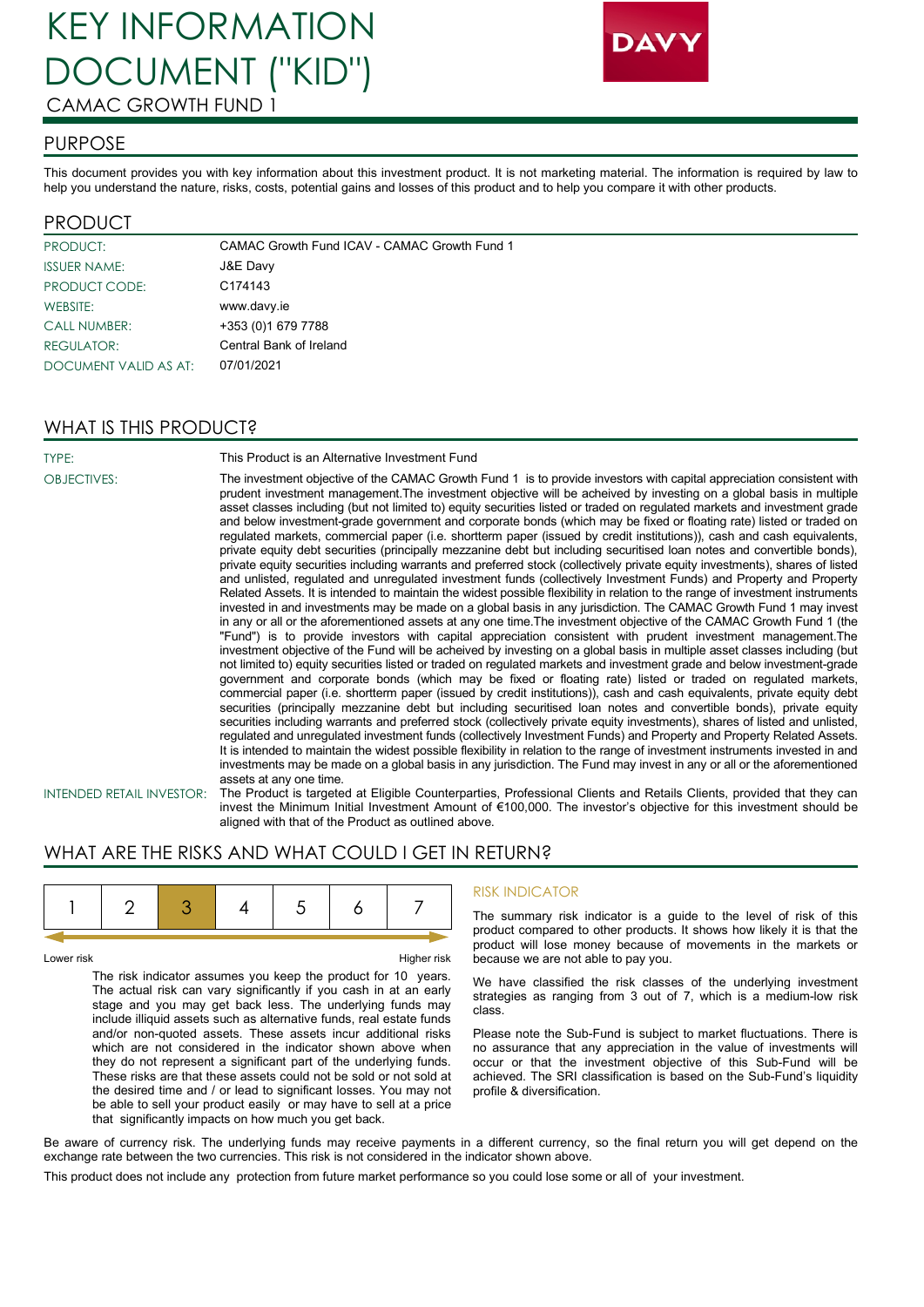#### PERFORMANCE SCENARIOS

Market developments in the future cannot be accurately predicted. The scenarios shown are only an indication of some of the possible outcomes based on recent returns. Actual returns could be lower.

| <b>SURVIVAL SCENARIOS</b>  |                                     | YEAR          | 5 YEARS       | 10 YEARS<br><i><b>(RECOMMENDED)</b></i><br><b>HOLDING PERIOD)</b> |
|----------------------------|-------------------------------------|---------------|---------------|-------------------------------------------------------------------|
| STRESS SCENARIO            | What might you get back after costs | 7 390.09 EUR  | 7 137.28 EUR  | 6 399.72 EUR                                                      |
|                            | Average return each year            | $-26.1%$      | $-6.52%$      | $-4.37%$                                                          |
| UNFAVOURABLE SCENARIO      | What might you get back after costs | 9 178.07 EUR  | 10 439.64 EUR | 12 665.01 EUR                                                     |
|                            | Average return each year            | $-8.22%$      | 0.86%         | 2.39%                                                             |
| <b>MODERATE SCENARIO</b>   | What might you get back after costs | 9 696.34 EUR  | 11 756.91 EUR | 14 958.9 EUR                                                      |
|                            | Average return each year            | $-3.04%$      | 3.29%         | 4.11%                                                             |
| <b>FAVOURABLE SCENARIO</b> | What might you get back after costs | 10 152.02 EUR | 13 121.66 EUR | 17 509.83 EUR                                                     |
|                            | Average return each year            | 1.52%         | 5.58%         | 5.76%                                                             |

This table shows the money you could get back over the recommended holding period, under different scenarios, assuming that you invest 10000 EUR.

The scenarios shown illustrate how your investment could perform. You can compare them with the scenarios of other products.

The scenarios presented are an estimate of future performance based on evidence from the past, and are not an exact indicator. What you get will vary depending on how the market performs and how long you keep the investment.

## WHAT HAPPENS IF J&E DAVY IS UNABLE TO PAY OUT?

You may face a financial loss should the Manufacturer or depositary, Northern Trust Fiduciary Services (Ireland) Limited, default on their obligations.. There is a compensation fund available for investors under the Investor Compensation Act, 1998 (the "Act") where the criteria for payment of compensation under the Act have been fulfilled. Further details are available from the Manufacturer.

## WHAT ARE THE COSTS?

### COSTS OVER TIME

The Reduction in Yield (RIY) shows what impact the total costs you pay will have on the investment return you might get. The total costs take into account one-off, ongoing and incidental costs.

The amounts shown here are the cumulative costs of the product itself, for three different holding periods. They include potential early exit penalties. The figures assume you invest 10,000 EUR. The figures are estimates and may change in the future.

The person selling you or advising you about this product may charge you other costs. If so, this person will provide you with information about these costs, and show you the impact that all costs will have on your investment over time.

| INVESTMENT 10000 EUR            |              |                     | IF YOU CASH IN AFTER 1 YEAR IF YOU CASH IN AFTER 5 YEARS IF YOU CASH IN AFTER 10 YEARS |
|---------------------------------|--------------|---------------------|----------------------------------------------------------------------------------------|
| <b>Total costs</b>              | 1 017.77 EUR | <b>2 207.28 EUR</b> | 4 487 55 EUR                                                                           |
| Impact on return (RIY) per year | 10.18 %      | 3.62%               | 2.77 %                                                                                 |

### COMPOSITION OF COSTS

The table below shows:

The impact each year of the different types of costs on the investment return you might get at the end of the recommended holding period.

\* What the different cost categories mean.

|                         | THIS TABLE SHOWS THE IMPACT ON RETURN PER YEAR |          |                                                                                                                                                                                                                                             |  |
|-------------------------|------------------------------------------------|----------|---------------------------------------------------------------------------------------------------------------------------------------------------------------------------------------------------------------------------------------------|--|
| ONE-OFF COSTS           | <b>ENTRY COSTS</b>                             | 5.00%    | The impact of the costs you pay when entering your investment. This is the<br>most you will pay, and you could pay less. The impact of costs are already<br>included in the price. This includes the costs of distribution of your product. |  |
|                         | EXIT COSTS                                     | 3.00%    | The impact of the costs of exiting your investment when it matures.                                                                                                                                                                         |  |
| ONGOING COSTS           | PORTFOLIO TRANSACTION<br>COSTS                 | 0.08%    | The impact of the costs of us buying and selling underlying investments for<br>the product.                                                                                                                                                 |  |
|                         | OTHER ONGOING COSTS                            | 1.71 %   | The impact of the costs incurred in the management and operation of the<br>product.                                                                                                                                                         |  |
| <b>INCIDENTAL COSTS</b> | PERFORMANCE FEE                                | $0.00\%$ | No performance fee is charged.                                                                                                                                                                                                              |  |
|                         | <b>CARRIED INTERESTS</b>                       | 0.00 %   | The Product does not pay carried Interest.                                                                                                                                                                                                  |  |

## HOW LONG SHOULD I HOLD IT AND CAN I TAKE MY MONEY OUT EARLY?